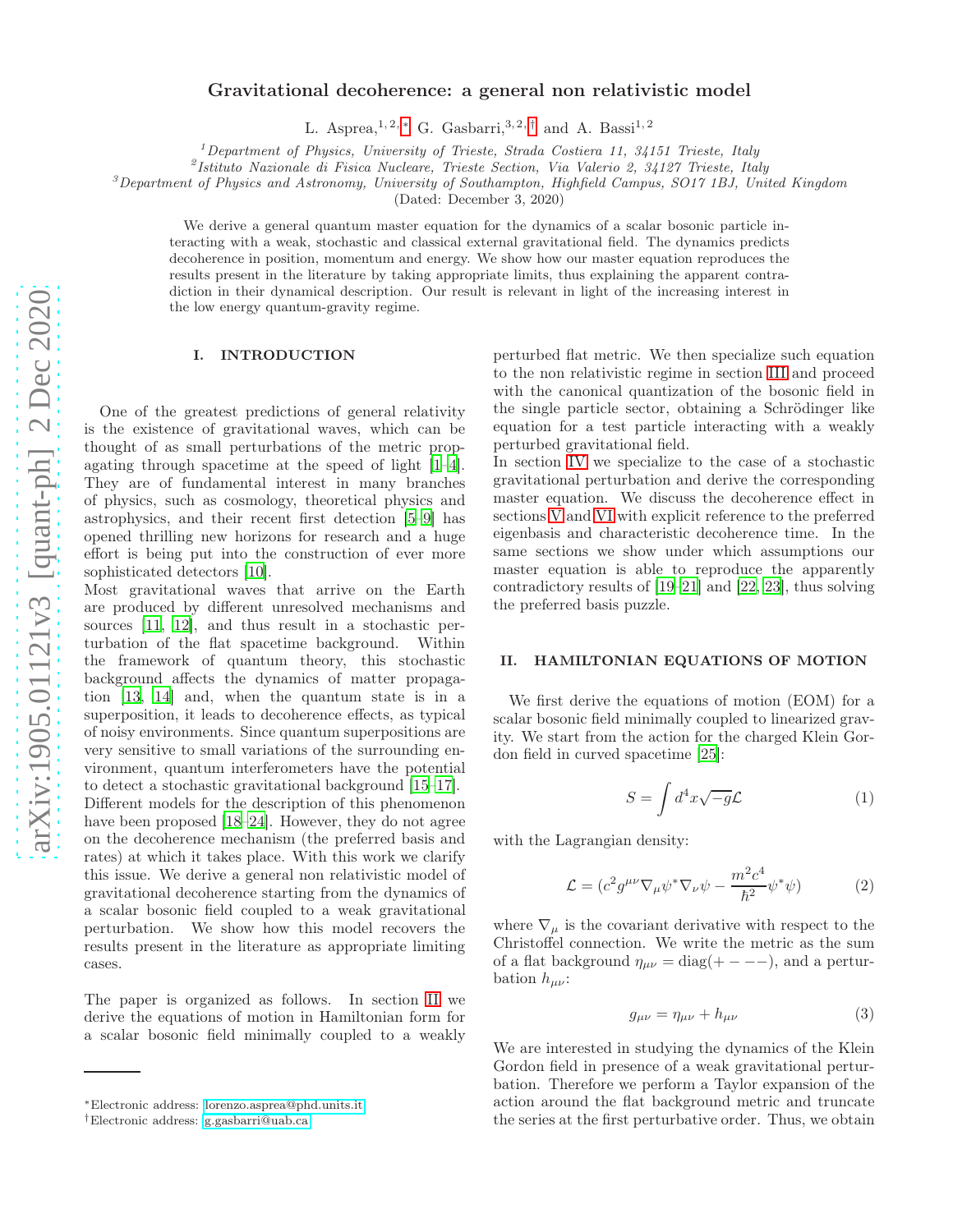the effective Lagrangian  $\mathcal{L}_{eff}$  acting on flat spacetime:

$$
S = \int d^4x \Big[ c^2 (\eta^{\mu\nu} \partial_\mu \psi^* \partial_\nu \psi - \frac{m^2 c^2}{\hbar^2} \psi^* \psi)(1 + \frac{tr(h^{\mu\nu})}{2}) +
$$
  

$$
- c^2 h^{\mu\nu} \partial_\mu \psi^* \partial_\nu \psi + O(h^2) \Big]
$$
  

$$
= : \int d^4x (\mathcal{L}_{eff} + O(h^2))
$$
 (4)

Note that in doing so we are implicitely restricting the analysis to the class of reference frames in which the coordinates are described by rigid rulers, which are negligibly affected by the gravitational perturbation. This assumption though reasonable, as measuring devices are held together by intra and iter molecular forces, is arbitrary (it may be possible that a gravitational perturbation bends a measuring device).

The equations of motion for the matter field are obtained (at first order in the perturbation  $h_{\mu\nu}$ ) from the Euler-Lagrange equations:

$$
\frac{\partial \mathcal{L}_{eff}}{\partial \psi^*} - \partial_{\alpha} \frac{\partial \mathcal{L}_{eff}}{\partial \partial_{\alpha} \psi^*} = 0 \tag{5}
$$

and in the harmonic gauge [\[37\]](#page-11-15) they read:

<span id="page-1-1"></span>
$$
\[ -\partial_t^2 + c^2 (1 + h^{00}) \nabla^2 + 2ch^{0i} \partial_t \partial_i + c^2 h^{ij} \partial_i \partial_j + - \frac{m^2 c^4}{\hbar^2} (1 + h^{00}) + O(h^2) \] \psi = 0 \tag{6}
$$

We are interested in the description of the dynamics of a positive energy particle system in the non relativistic limit. In such a limit, the particle and antiparticle sectors are non interacting with one another, that is to say, the EOM [\(6\)](#page-1-1) can be recast to a system of two uncoupled equations, one for each species sector. While this is evident and straightforward for the free case, for an interacting theory the decoupling is very complicated and achievable only perturbatively.

The first step is to explicitely express the field in a two component form. This can be done following the Feshbach-Villars formulation [\[26\]](#page-11-16). Accordingly we define a new field:

$$
\Psi = \begin{pmatrix} \phi \\ \chi \end{pmatrix} \tag{7}
$$

such that:

<span id="page-1-2"></span>
$$
\begin{cases}\n\psi = \phi + \chi \\
i\hbar \left(\partial_t - ch^{0i}\partial_i\right)\psi = mc^2(\phi - \chi)\n\end{cases}
$$
\n(8)

We note that such a formulation does not allow for a probabilistic interpretation of the field  $\Psi$ , as the conserved charged  $Q$  associated to the internal  $U(1)$  symmetry  $(\psi \to e^{ie}\psi; \psi^* \to e^{-ie}\psi^*)$  via Noether's Theorem reads:

<span id="page-1-4"></span>
$$
Q = 2e \, mc^2 \int d^3x \left( \phi \chi \right) \sigma_3 (1 + \frac{tr(h^{\mu \nu})}{2} - h^{00}) \left( \begin{array}{c} \phi \\ \chi \end{array} \right) \tag{9}
$$

instead of the required:

$$
\rho = 2e \, mc^2 \int d^3x \left( \phi \times \right) \sigma_3 \left( \frac{\phi}{\chi} \right) \tag{10}
$$

We therefore apply the transformation:

<span id="page-1-5"></span>
$$
\begin{cases}\nT = (1 + \frac{tr(h)}{4} - \frac{h_{00}}{2}) \\
\Psi \rightarrow T\Psi\n\end{cases}
$$
\n(11)

so that, in the new representation, the squared modulus of the field can be regarded as a probability density in the non relativistic limit.

With the help of Eq. [\(8\)](#page-1-2) and after some algebra (See Appendix A) the EOM [\(6\)](#page-1-1) read:

<span id="page-1-3"></span>
$$
i\hbar \partial_t \Psi = [mc^2 \sigma^3 + \mathfrak{E} + \mathcal{O}] \Psi \qquad (12)
$$

where:

$$
\mathfrak{E} = \frac{mc^2}{2} h^{00} \sigma_3 - \frac{\hbar^2}{2m} (1 + h^{00}) \sigma_3 \nabla^2 - \frac{\hbar^2}{2mc} \partial_t (h^{0i}) \sigma_3 \partial_i \n- \frac{\hbar^2}{2m} h^{ij} \sigma_3 \partial_i \partial_j + i \hbar ch^{0i} \partial_i - \frac{i \hbar}{2} \partial_t (\frac{tr(h^{\mu \nu})}{2} - h^{00}) \n- \left[ \frac{\hbar^2}{4m} \nabla^2 (h^{00}) - \frac{i \hbar^2}{8m} \nabla^2 (tr(h^{\mu \nu})) \right] \sigma_3
$$
\n(13)

$$
\mathcal{O} = \frac{imc^2}{2}h^{00}\sigma_2 - \frac{i\hbar^2}{2m}(1+h^{00})\sigma_2\nabla^2 - \frac{i\hbar^2}{2mc}\partial_t(h^{0i})\sigma_2\partial_i - \frac{i\hbar^2}{2m}h^{ij}\sigma_2\partial_i\partial_j - \left[\frac{i\hbar^2}{4m}\nabla^2(h^{00}) - \frac{i\hbar^2}{8m}\nabla^2(tr(h^{\mu\nu}))\right]\sigma_2
$$
\n(14)

are respectively the diagonal and antidiagonal parts of the Hamiltonian  $K = mc^2\sigma^3 + \mathfrak{E} + \mathcal{O}$ , and  $\sigma_i$ ,  $i = 1, 2, 3$ are the Pauli matrices.

In the next section we will decouple the EOM to then take the non relativistic limit.

## <span id="page-1-0"></span>III. NON RELATIVISTIC LIMIT AND CANONICAL QUANTIZATION

We want to find a representation of the two component field  $\Psi$  in which the EOM [\(12\)](#page-1-3) are diagonal. This representation can be found in non relativistic limit following the Foldy-Wouthuysen Method [\[27\]](#page-11-17), which allows one to write perturbatively (at any order in  $\frac{v}{c}$ ) two decoupled equations, one for each component of the field. The method is operatively characterized by the application of an appropriate transformation U:

$$
\Psi \to \Psi' = U\Psi \tag{15}
$$

$$
K \to K' = U(K - i\hbar \partial_t)U^{-1}
$$
  
=  $mc^2 \sigma_3 + \mathfrak{E}' + \mathcal{O}' + O(h^2)$  (16)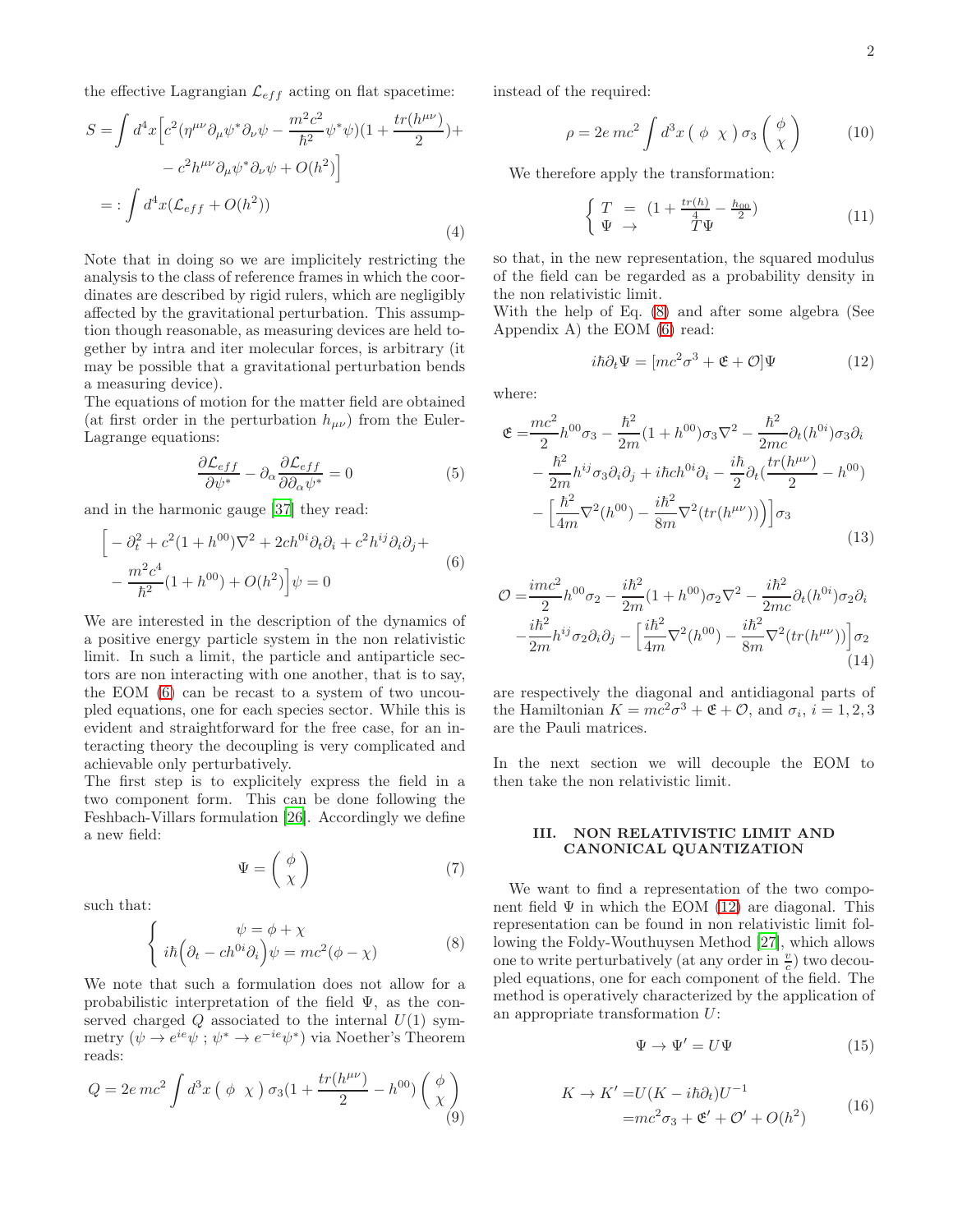such that, in the new representation, the antidiagonal part  $\mathcal{O}'$  is of higher order in  $\frac{v}{c}$  than the diagonal  $\mathfrak{E}'$ . By neglecting  $\mathcal{O}'$  one recovers two decoupled equations. By performing iteratively the transformation, one can always find a representation of the two component field for which the EOM are diagonal at any desired order in  $\frac{v}{c}$ .

In our case, we have that the task is easily achieved by applying the subsequent transformations:

<span id="page-2-0"></span>
$$
\begin{cases}\nU = e^{-i\sigma_3 \mathcal{O}/(2mc^2)} \\
U' = e^{-i\sigma_3 \mathcal{O}'/(2mc^2)} \\
U'' = e^{-i\sigma_3 \mathcal{O}''/(2mc^2)}\n\end{cases}
$$
\n(17)

after which, with some algebra (see Appendix B), the EOM read:

<span id="page-2-1"></span>
$$
i\hbar \partial_t \Psi = H\Psi
$$
  
=  $\left[ mc^2 (1 + \frac{h^{00}}{2}) \sigma_3 - \frac{\hbar^2}{2m} (1 + \frac{h^{00}}{2}) \nabla^2 \sigma_3 + \right.$   

$$
- \frac{\hbar^2}{2m} h^{ij} \partial_i \partial_j \sigma_3 + i\hbar ch^{0i} \partial_i + \frac{i\hbar}{2} \partial_t (h^{00})
$$
  

$$
- \frac{i\hbar}{4} \partial_t (tr(h^{\mu\nu})) + \frac{\hbar^2}{8m} \nabla^2 (tr(h^{\mu\nu})) \sigma_3 \right] \Psi
$$
  

$$
+ O(c^{-4}) + O(h_{\mu\nu}^2)
$$
(18)

Note that as the transformations [\(17\)](#page-2-0) are generalized unitary [\[28\]](#page-11-18), they preserve the conserved charge in [\(9\)](#page-1-4), i.e. the probability density in the non relativistic limit. In the non relativistic limit the EOM [\(18\)](#page-2-1) do not mix the two components  $\phi$  and  $\chi$  of the field (up to a very small correction). As we are interested in the dynamics of particles only, we restrict the analysis to the first field component  $\phi$ .

Since the dynamics preserves the probability density, we are allowed to apply the canonical quantization prescription and impose the equal time commutation relations:

$$
[\hat{\phi}(t, \mathbf{x}), \hat{\phi}(t, \mathbf{x}')] = [\hat{\phi}^{\dagger}(t, \mathbf{x}), \hat{\phi}^{\dagger}(t, \mathbf{x}')] = 0
$$
  

$$
[\hat{\phi}(t, \mathbf{x}), \hat{\phi}^{\dagger}(t, \mathbf{x}')] = \delta^3(\mathbf{x} - \mathbf{x}')
$$
 (19)

to obtain the EOM for the quantum field. The equation thus obtained does not allow for the creation or annihilation of particles. We can thus safely project it onto a single particle sector to obtain the single particle Schrödinger equation:

<span id="page-2-2"></span>
$$
i\hbar \partial_t |\phi(t)\rangle = (\hat{H}_0 + \hat{H}_p)|\phi(t)\rangle \tag{20}
$$

with:

$$
\hat{H}_0 = mc^2 + \frac{\hat{\mathbf{p}}^2}{2m} \n\hat{H}_p = \frac{mc^2}{2}h^{00}(t, \hat{\mathbf{x}}) - \frac{\hbar^2}{8m}\{h^{00}(t, \hat{\mathbf{x}}), \hat{\mathbf{p}}^2\} + \frac{c}{2}\{h^{0i}, \hat{p}_i\} \n- \frac{1}{4m}\{h^{ij}(t, \hat{\mathbf{x}}), \hat{p}_i\hat{p}_j\} + \frac{\hbar^2}{8m}\nabla^2(tr[h^{\mu\nu}(t, \hat{\mathbf{x}})]) + \n+ \frac{i\hbar}{2}\partial_t(h^{00}(t, \hat{\mathbf{x}})) - \frac{i\hbar}{4}\partial_t(tr[h^{\mu\nu}(t, \hat{\mathbf{x}})])
$$
\n(21)

where  $\hat{\mathbf{x}}, \hat{\mathbf{p}}$  are respectively the single particle position and the momentum operator. Note that the anticommutators between the gravitational perturbation (which is a function of the position operator) and the particle's momentum operator need to be included in the quantization prescription in order to guarantee the hermiticity of the Hamiltonian. The term  $H_0$  is the standard free Hamiltonian plus an irrelevant global phase  $mc^2$  that can be reabsorbed with the transformation:

$$
|\phi(t)\rangle \to e^{imc^2t/\hbar}|\phi(t)\rangle \tag{22}
$$

The term  $\hat{H}_p$  is a perturbation that encodes the interaction between the scalar bosonic particle and a weak, otherwise generic, gravitational perturbation. We note that Eq. [\(20\)](#page-2-2) correctly reduces to the usual Schrödinger equation for a particle in an external static Newtonian potential:

$$
i\hbar \partial_t |\phi(t)\rangle = \left(\frac{\hat{\mathbf{p}}^2}{2m} - m\Phi\right) |\phi(t)\rangle
$$
  

$$
\Phi = -\frac{c^2 h^{00}}{2}
$$
 (23)

if we consider the external gravitational field to be of the same form of that of the Earth.

The generalization of Eq. [\(20\)](#page-2-2) to an extended body is not an easy task, as one needs to take into account the degrees of freedom of all the elementary particles that constitute the body. However, it is rather simple to obtain the dynamics for just the center of mass if we assume that the internal degrees of freedom are frozen and cannot be excited by the gravitational perturbation as in the case of a rigid body. In such an approximation it is convenient to define the center of mass  $(X)$  and relative coordinate  $(\hat{\mathbf{r}}_i)$  operators:

$$
\begin{cases} \n\hat{\mathbf{X}} = \int d^3 r \, \mathbf{r} \frac{\hat{m}(\mathbf{r})}{M} \\ \n\hat{\mathbf{r}}_i = \hat{\mathbf{x}}_i - \hat{\mathbf{X}} \n\end{cases} \n\tag{24}
$$

and their canonical conjugates, respectively  $\hat{\mathbf{P}}$  and  $\hat{\mathbf{k}}_i$ , where  $\hat{m}(\mathbf{r})$  is the mass density operator [\[38](#page-11-19)] and  $M = \int d^3r \hat{m}(\mathbf{r})$  is the total mass. Upon tracing out the relative degrees of freedom, the Hamiltonian for the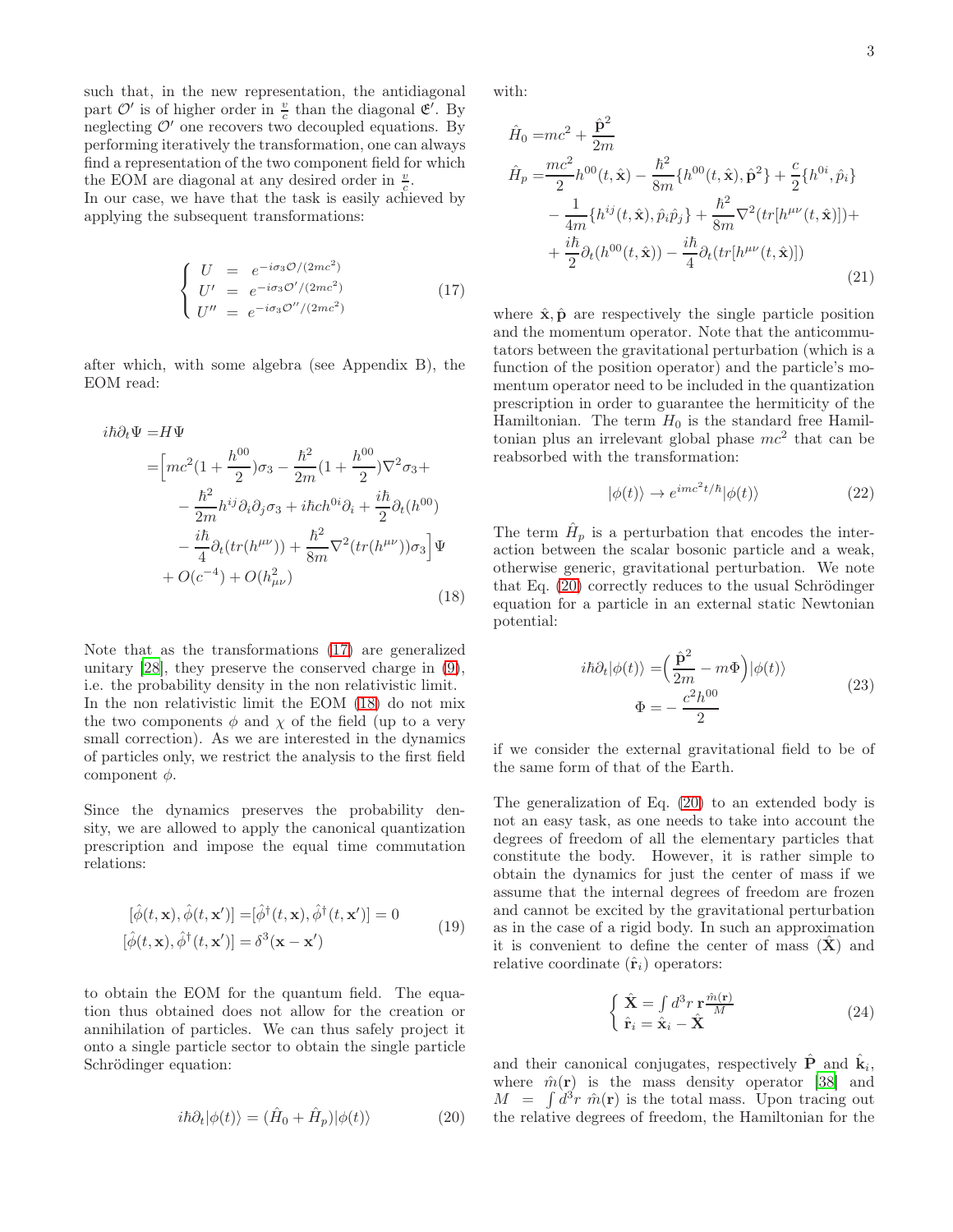center of mass of a rigid body reads:

<span id="page-3-1"></span>
$$
\hat{H} = Mc^2 + \frac{\hat{\mathbf{P}}^2}{2M} + \int d^3r \, h^{00}(\mathbf{r}, t) m(\hat{\mathbf{X}} + \mathbf{r}) c^2 + \n- \int d^3r \, h^{00}(\mathbf{r}, t) \frac{\{m(\mathbf{r} + \hat{\mathbf{X}}), \hat{\mathbf{P}}^2\}}{8M^2} \n+ c \int d^3r \, h^{0i}(\mathbf{r}, t) \frac{\{m(\mathbf{r} + \hat{\mathbf{X}}), \hat{P}_i\}}{2M} \n- \int d^3r \, h^{ij}(\mathbf{r}, t) \frac{\{m(\mathbf{r} + \hat{\mathbf{X}}), \hat{P}^i \hat{P}^j\}}{4M^2} \n+ \frac{\hbar^2 c^2}{8M} \int d^3r \, \nabla^2 \left( tr[h^{\mu\nu}(\mathbf{r}, t)] \right) \frac{m(\hat{\mathbf{X}} + \mathbf{r})}{M} + \n+ \frac{i\hbar c^2}{2} \int d^3r \, \partial_t \left( h^{00}(\mathbf{r}, t) - \frac{1}{2} tr(h^{\mu\nu}(\mathbf{r}, t)) \right) \frac{m(\hat{\mathbf{X}} + \mathbf{r})}{M}
$$
\n(25)

Eq. [\(25\)](#page-3-1) was derived following the work of [\[29\]](#page-11-20) where, however, the authors only consider the special case with  $h^{0i} = h^{ij} = 0.$ 

In the next section we will specialize to the case of a (weak) stochastic gravitational background.

## <span id="page-3-0"></span>IV. STOCHASTIC GRAVITATIONAL PERTURBATION: SINGLE PARTICLE MASTER EQUATION

The motivation to consider a stochastic weak gravitational perturbation is given by the interest towards Stochastic Semi-classical Gravity (an attempt to selfconsistently describe the back-reaction of the quantum stress-energy fluctuations on the gravitational field, without having to invoke the quantization of the latter; see for example [\[30](#page-11-21)] and [\[31\]](#page-11-22) for a review and further references), and by the interest in a stochastic gravitational background (see for instance [\[11,](#page-11-2) [12\]](#page-11-3)), which we have already briefly introduced in Section I.

If the metric is random Eq. [\(20\)](#page-2-2) becomes a stochastic differential equation. As a consequence the predictions are given by taking the stochastic average over the random gravitational field. We then need to specify its stochastic properties.

We assume the noise to be Gaussian and with zero mean. The first assumption is justified by the law of large numbers, while the second by our choice of taking from the very beginning the Minkowski spacetime as the background spacetime around which the metric fluctuates. For the sake of simplicity, we also assume the different components of the metric fluctuation to be uncorrelated. This means that the noise is fully characterized by:

$$
\mathbb{E}[h_{\mu\nu}(\mathbf{x},t)] = 0
$$
  

$$
\mathbb{E}[h_{\mu\nu}(\mathbf{x},t)h_{\mu\nu}(\mathbf{y},s)] = \alpha^2 f_{\mu\nu}(\mathbf{x},\mathbf{y};t,s)
$$
 (26)

<span id="page-3-2"></span>where  $\mathbb{E}[\cdot]$  denotes the stochastic average and  $\alpha$  represents the strength of the gravitational fluctuations. he two point correlation function  $f(\mathbf{x}, \mathbf{y}; t, s)$  is a real function of order one, i.e.  $0 \leq |f_{\mu\nu}(\mathbf{x}, \mathbf{y}; t, s)| \leq 1$ .

We move to the density operator formalism [\[39\]](#page-11-23):

$$
\hat{\Omega}(t) = |\phi(t)\rangle\langle\phi(t)| \tag{27}
$$

As the only characterization of the noise is given by the stochastic average (Eq. [\(26\)](#page-3-2)), we study the dynamics of the averaged operator:

$$
\hat{\rho}(t) = \mathbb{E}[\hat{\Omega}(t)] \tag{28}
$$

Let us consider the von Neumann equation for the averaged density matrix :

<span id="page-3-3"></span>
$$
\partial_t \hat{\rho}(t) = -\frac{i}{\hbar} \Big[ \hat{H}_0(t), \hat{\rho}(t) \Big] - \frac{i}{\hbar} \mathbb{E} \Big[ [\hat{H}_p(t), \hat{\Omega}(t)] \Big] \n\equiv \mathbb{E} \Big[ \mathfrak{L}[\Omega(t)] \Big]
$$
\n(29)

where  $\mathfrak{L}[\cdot]$  denotes the Liouville superoperator. Equation [\(29\)](#page-3-3) is in general difficult to tackle, because of the stochastic average, but it can be solved perturbatively by means of the cumulant expansion [\[32\]](#page-11-24) (see Appendix C). With the further help of the Gaussianity, zero mean, uncorrelation of different components, we can rewrite Eq. [\(29\)](#page-3-3) in Fourier space [\[40\]](#page-11-25) as: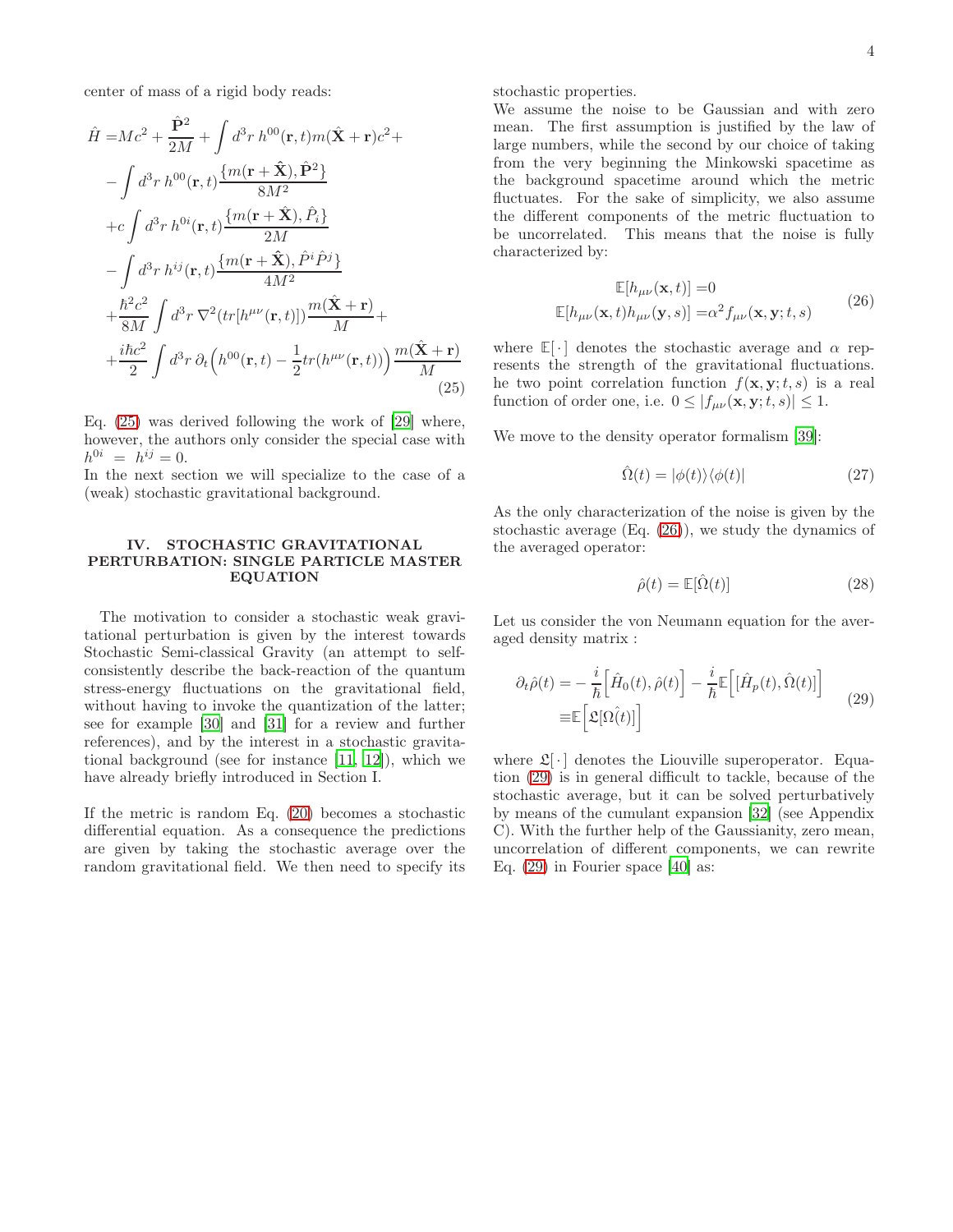<span id="page-4-0"></span>
$$
\partial_{t}\hat{\rho} = -\frac{i}{\hbar}[\hat{H}_{0},\hat{\rho}(t)] + \n- \frac{\alpha^{2}}{\hbar^{8}}\int \frac{d^{3}q \, d^{3}q'}{(2\pi)^{3}} \int_{0}^{t} dt_{1} \, \tilde{f}^{00}(\mathbf{q},\mathbf{q}';t,t_{1}) \frac{m(\mathbf{q})m(\mathbf{q}')}{M^{2}} \Big[e^{i\mathbf{q}\cdot\hat{\mathbf{X}}/\hbar}(\frac{\hat{P}^{2}}{4M} + \frac{Mc^{2}}{2}), [e^{i\mathbf{q}'\cdot\hat{\mathbf{X}}_{t_{1}}/\hbar}(\frac{\hat{P}^{2}}{4M} + \frac{Mc^{2}}{2}),\hat{\rho}(t)]\Big] + \n- \frac{\alpha^{2}c^{2}}{\hbar^{8}}\int \frac{d^{3}q \, d^{3}q'}{(2\pi)^{3}} \int_{0}^{t} dt_{1} \, \tilde{f}^{0i}(\mathbf{q},\mathbf{q}';t,t_{1}) \frac{m(\mathbf{q})m(\mathbf{q}')}{M^{2}} \Big[e^{i\mathbf{q}\cdot\hat{\mathbf{X}}/\hbar}\hat{P}_{i}, [e^{i\mathbf{q}'\cdot\hat{\mathbf{X}}_{t_{1}}/\hbar}\hat{P}_{i},\hat{\rho}(t)]\Big] + \n- \frac{\alpha^{2}}{\hbar^{8}}\int \frac{d^{3}q \, d^{3}q'}{(2\pi)^{3}} \int_{0}^{t} dt_{1} \, \tilde{f}^{ij}(\mathbf{q},\mathbf{q}';t,t_{1}) \frac{m(\mathbf{q})m(\mathbf{q}')}{M^{2}} \Big[e^{i\mathbf{q}\cdot\hat{\mathbf{X}}/\hbar}\frac{\hat{P}_{i}\hat{P}_{j}}{2M}, [e^{i\mathbf{q}'\cdot\hat{\mathbf{X}}_{t_{1}}/\hbar}\frac{\hat{P}_{i}\hat{P}_{j}}{2M},\hat{\rho}(t)]\Big] + \n- \frac{\alpha^{2}}{\hbar^{8}}\int \frac{d^{3}q \, d^{3}q'}{(2\pi)^{3}} \int_{0}^{t} dt_{1} \, \tilde{f}^{\mu}_{\mu}(\mathbf{q},\mathbf{q}';t,t_{1}) \frac{\mathbf{q}^{2}\mathbf{q}'^{2}}{
$$

 $\Gamma$ 

where  $\hat{x}_{t_1} = e^{i\hat{H}_0 t_1} \hat{x} e^{-i\hat{H}_0 t_1}$ . Note that the above equation becomes exact if  $[\hat{H}_0, \hat{H}_p] = 0$  (see Appendix D). The above equation describes the dynamics of the rigid body's center of mass is in the presence of an external weak, stochastic gravitational field (with the further assumptions made in this section), and constitutes the main result of this paper.

In the following we will not consider the effect on the dynamics due to the derivatives of the metric perturbation, as in typical experimental situations [\[5](#page-10-2)– [9](#page-11-0)] they are negligible and in any case they would not add any further informative content to the analysis. This means that we neglect the last line of Eq. [\(30\)](#page-4-0).

We now restrict our analysis to the Markovian case, i.e. we assume the noise to be delta correlated in time:

$$
f^{\mu\nu}(\mathbf{x}, \mathbf{y}; t, s) = j^{\mu\nu}(\mathbf{x}, \mathbf{y}; t) \delta(t - s)
$$
 (31)

A further reasonable assumption, motivated by the homogeneity of spacetime itself, is that of translational invariance of the two point correlation function:

<span id="page-4-1"></span>
$$
f^{\mu\nu}(\mathbf{x}, \mathbf{y}; t, s) = \lambda u^{\mu\nu}(\mathbf{x} - \mathbf{y}) \delta(t - s)
$$
 (32)

where the factor  $\lambda$  is in principle a generic coefficient with the dimension of a time. Note that the white noise assumption makes physical sense only if the correlation time  $(\tau_c)$  of the gravitational fluctuations is much smaller than the free dynamics' characteristic time  $(\tau_{free})$ , or in the case where the contribution to the dynamics due to the gravitational perturbation is not affected by the free evolution dynamics, i.e. the operators describing the perturbation commute with the free dynamics operator  $\hat{H}_0$ (See Appendix D). In such cases, as a first approximation, we can take  $\lambda$  to be:

$$
\lambda = \min(\tau_c, t) \tag{33}
$$

Note that this choice does not affect the generality of the analysis as we leave  $u^{\mu\nu}(\mathbf{x} - \mathbf{y})$  unspecified.

In such a regime Eq. [\(30\)](#page-4-0) is exact and it is easy to show that it reduces to: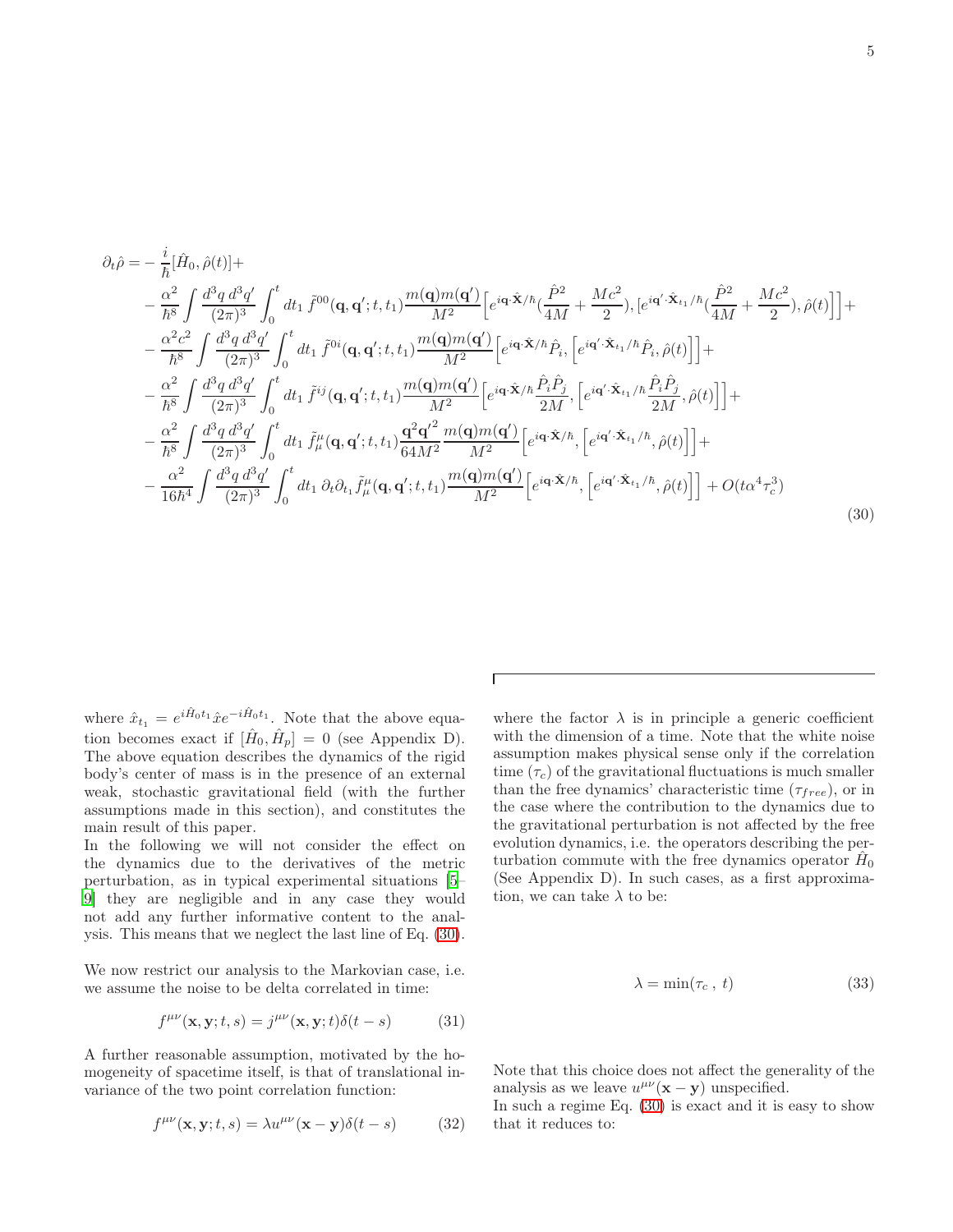<span id="page-5-1"></span>
$$
\partial_t \hat{\rho} = -\frac{i}{\hbar} [\hat{H}_0, \hat{\rho}(t)] \n- \frac{\alpha^2 \lambda c^4}{4(2\pi)^{3/2} \hbar^5} \int d^3 q \, \tilde{u}^{00} (\mathbf{q}) m^2 (\mathbf{q}) \Big[ e^{i\mathbf{q} \cdot \hat{\mathbf{X}}/\hbar}, \Big[ e^{-i\mathbf{q} \cdot \hat{\mathbf{X}}/\hbar}, \hat{\rho}(t) \Big] \n- \frac{\alpha^2 \lambda}{(2\pi)^{3/2} \hbar^5} \int d^3 q \, \tilde{u}^{00} (\mathbf{q}) \frac{m^2 (\mathbf{q})}{M^2} \Big[ \Big\{ e^{i\mathbf{q} \cdot \hat{\mathbf{X}}/\hbar}, \frac{\hat{\mathbf{P}}^2}{4M} \Big\}, \Big[ \Big\{ e^{-i\mathbf{q} \cdot \hat{\mathbf{X}}/\hbar}, \frac{\hat{\mathbf{P}}^2}{4M} \Big\}, \hat{\rho}(t) \Big] \Big] \n- \frac{\alpha^2 \lambda c^2}{2(2\pi)^{3/2} \hbar^5} \int d^3 q \, \tilde{u}^{00} (\mathbf{q}) \frac{m^2 (\mathbf{q})}{M} \Big[ e^{i\mathbf{q} \cdot \hat{\mathbf{X}}/\hbar}, \Big[ \Big\{ e^{-i\mathbf{q} \cdot \hat{\mathbf{X}}/\hbar}, \frac{\hat{\mathbf{P}}^2}{4M} \Big\}, \hat{\rho}(t) \Big] \Big] \n- \frac{\alpha^2 \lambda c^2}{2(2\pi)^{3/2} \hbar^5} \int d^3 q \, \tilde{u}^{00} (\mathbf{q}) \frac{m^2 (\mathbf{q})}{M} \Big[ \Big\{ e^{i\mathbf{q} \cdot \hat{\mathbf{X}}/\hbar}, \frac{\hat{\mathbf{P}}^2}{4M} \Big\}, \Big[ e^{-i\mathbf{q} \cdot \hat{\mathbf{X}}/\hbar}, \hat{\rho}(t) \Big] \Big] \n- \frac{\alpha^2 \lambda c^2}{(2\pi)^{3/2} \hbar^5} \int d^3 q \, \tilde{u}^{0i} (\mathbf{q}) \frac{m^2 (\mathbf{q})}{4M^2} \Big[ \Big\{ e^{i\mathbf{q}
$$

Eq. [\(34\)](#page-5-1) describes decoherence both in position and in momentum, as it contains double commutators of functions of the position, momentum and free kinetic energy operators respectively with the averaged density matrix. In particular, we immediately recognize the term in the second line of Eq. [\(34\)](#page-5-1) to give decoherence in position, that in the third line might give decoherence in energy (in the regime in which  $\frac{\mathbf{q} \cdot \hat{\mathbf{X}}}{\hbar}$  is small), and that in the sixth line decoherence in momentum (in the same regime).

In the next section we will investigate under which conditions Eq. [\(34\)](#page-5-1) reduces the different models of gravitational decoherence present in the literature.

#### <span id="page-5-0"></span>V. DECOHERENCE IN THE POSITION EIGENBASIS

In this section we specialize Eq. [\(34\)](#page-5-1) to the regime in which the dominant contribution to the decoherence effect is in the position eigenbasis. This can be done under the following assumptions:

$$
\begin{cases}\nh^{00} \gtrsim h^{0i} \\
h^{00} \gtrsim h^{ij} \\
\Delta E \ll Mc^2 \left(1 - u^{00} (\Delta \mathbf{x})\right)\n\end{cases} (35)
$$

where  $\Delta$ **x** and  $\Delta E$  are the quantum coherences of the system, respectively the position and energy  $(E = \frac{\mathbf{P}^2}{2M})$ . It is then easy to show that the leading contribution to

Eq. [\(34\)](#page-5-1) is:

<span id="page-5-3"></span>
$$
\partial_t \hat{\rho} = -\frac{i}{\hbar} [\hat{H}, \hat{\rho}(t)] +
$$
  
\n
$$
-\frac{\alpha^2 \tau_c c^4}{(2\pi)^{3/2} \hbar^5} \int d^3 q \, \tilde{u}^{00}(\mathbf{q}) m^2(\mathbf{q}) \left[ e^{i\mathbf{q} \cdot \hat{\mathbf{X}}/\hbar}, \left[ e^{-i\mathbf{q} \cdot \hat{\mathbf{X}}/\hbar}, \hat{\rho}(t) \right] \right]
$$
  
\n
$$
+ O(h^{\mu i}) + O(\Delta E)
$$
\n(36)

where we have safely replaced  $\lambda = \tau_c$ . The above equation describes decoherence in the position eigenbasis as the Lindblad operator is a funciton of the position operator. It is actually of the same form of the Gallis-Fleming master equation [\[33](#page-11-26)], which describes the decoherence induced on a particle by collisions with a surrounding thermal gas, allowing for a collisional interpretation of the result.

To compare with the previous literature on gravitational deocherence, we must further characterize the spatial correlation function of the noise and the mass density distribution. We start by considering the model proposed by Blencowe [\[22\]](#page-11-12). In order to recover an analogous master equation we must assume the noise to be delta correlated in space:

$$
u^{00}(\mathbf{x} - \mathbf{x}') = l^3 \delta^3(\mathbf{x} - \mathbf{x}') \tag{37}
$$

where  $l$  is a generic coefficient with the dimension of a length. Under this assumptions Eq. [\(34\)](#page-5-1), represented in the position eigenbasis, in fact becomes:

<span id="page-5-2"></span>
$$
\partial_t \rho(\mathbf{x}, \mathbf{x}'; t) = \frac{i\hbar}{2M} (\nabla_x^2 - \nabla_{x'}^2) \rho(\mathbf{x}, \mathbf{x}'; t) +
$$
  
 
$$
- \frac{(\alpha^{00})^2 \tau_c c^4 l^3}{4\hbar^2} \int d^3 r \left( m(\mathbf{r} - \mathbf{x}) - m(\mathbf{r} - \mathbf{x}') \right)^2 \rho(\mathbf{x}, \mathbf{x}'; t)
$$
  
 
$$
+ O(h^{\mu i})
$$
 (38)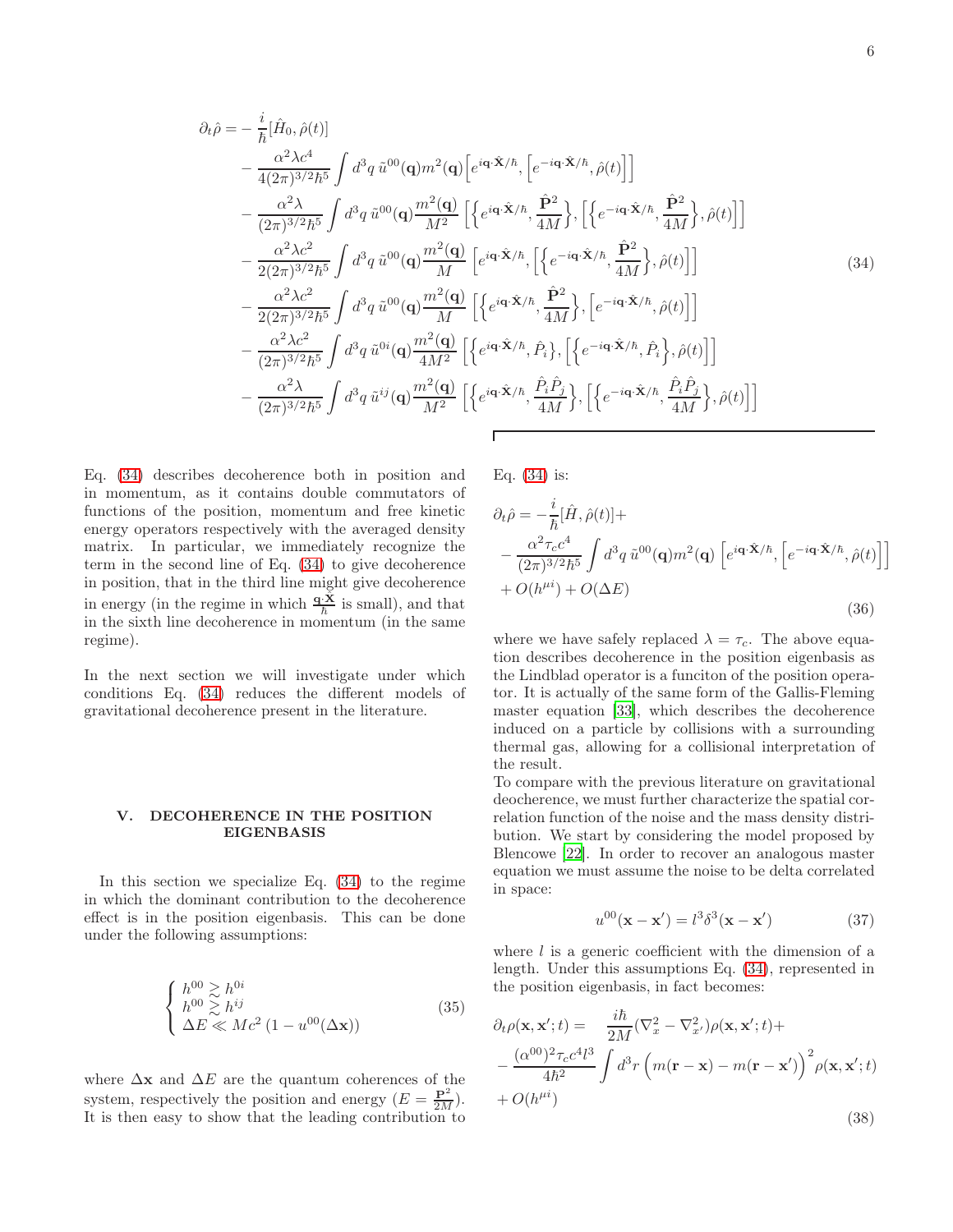which has the same form of the master equation obtained in [\[22\]](#page-11-12), and describes decoherence in position. The different rate is due to the different treatment of the gravitational noise: Blencowe considers a quantum bosonic thermic bath whose correlation functions can not be reproduced by our classical description of the noise. If we further take the mass density function to be a Gaussian:

$$
m(\mathbf{r}) = \frac{m}{(\sqrt{2\pi}R)^3}e^{-\mathbf{r}^2/(2R^2)}
$$
(39)

as it is done in the same work, Eq. [\(38\)](#page-5-2) then reads:

$$
\partial_t \rho(\mathbf{x}, \mathbf{x}'; t) = \frac{i\hbar}{2M} (\nabla_x^2 - \nabla_{x'}^2) \rho(\mathbf{x}, \mathbf{x}'; t) +
$$

$$
- \frac{\alpha^2 M^2 \tau_c c^4 l^3}{4(\sqrt{\pi})^3 \hbar^2 R^3} \left(1 - e^{-\frac{(\mathbf{x} - \mathbf{x}')^2}{4R^2}}\right) \rho(\mathbf{x}, \mathbf{x}'; t)
$$
(40)
$$
+ O(h^{\mu i})
$$

To recover the results obtained by Sanchez Gomez [\[20\]](#page-11-27), we instead first need to take the mass density function to be ponitlike:

<span id="page-6-1"></span>
$$
m(\mathbf{r}) = M\delta^3(\mathbf{r})\tag{41}
$$

as in [\[20\]](#page-11-27), and then to assume the spatial correlation function to be Gaussian:

$$
\tilde{u}^{00}(\mathbf{q} - \mathbf{q}') = L^3 \hbar^3 \delta(\mathbf{q} - \mathbf{q}') e^{-\hbar^2 \mathbf{q}^2 L^2 / 2} \qquad (42)
$$

where  $L$  is the correlation length of the noise. With this choice for the spatial correlation functions it is natural to assume

$$
\tau_c = \frac{L}{c} \tag{43}
$$

as it is the only time scale of the system left, and Eq. [\(36\)](#page-5-3) represented in the position basis reduces to:

$$
\partial_t \rho(\mathbf{x}, \mathbf{x}'; t) = \frac{i\hbar}{2m} (\nabla_x^2 - \nabla_{x'}^2) \rho(\mathbf{x}, \mathbf{x}'; t) + \frac{2\alpha^2 m^2 c^3 L}{\hbar^2} \left( e^{-\frac{(\mathbf{x} - \mathbf{x}')^2}{2L^2}} - 1 \right) \rho(\mathbf{x}, \mathbf{x}'; t)
$$
\n(44)

and exactly recovers Sanchez Gomez's result.

A very similar equation was also obtained by Power and Percival [\[21\]](#page-11-11). Our model is able to qualitative recover the shape of the master equation, but not the specific rate which depends of the fourth power of the noise's strength, being the anlysis in [\[21\]](#page-11-11) at higher order in the gravitational perturbation expansion.

In the next section we will describe under which assumptions our model is able to describe decoherence in the momentum and energy eigenbasis thus encompassing the results of Breuer et al. [\[19](#page-11-10)] that predict gravitational decoherence to occur in the energy eigenbasis.

## <span id="page-6-0"></span>VI. DECOHERENCE IN THE MOMENTUM EIGENBASIS

In this section we specialize Eq. [\(34\)](#page-5-1) to the regime in which the dominant contribution to the decoherence effect is in the momentum or energy eigenbasis. This is the case when we can approximate:

$$
e^{i\mathbf{q}\cdot\hat{\mathbf{X}}/\hbar} \sim \hat{\mathbb{1}}\tag{45}
$$

i.e. in the case of small q. In this case Eq. [\(34\)](#page-5-1) reduces to:

<span id="page-6-2"></span>
$$
\partial_{t}\hat{\rho} = -\frac{i}{\hbar}[\hat{H}, \hat{\rho}(t)] \n- \frac{\alpha^{2}\lambda}{(2\pi)^{3/2}\hbar^{5}} \int d^{3}q \, \tilde{u}^{00}(\mathbf{q}) \frac{m^{2}(\mathbf{q})}{M^{2}} \left[ \frac{\hat{\mathbf{P}}^{2}}{2M}, \left[ \frac{\hat{\mathbf{P}}^{2}}{2M}, \hat{\rho}(t) \right] \right] \n- \frac{\alpha^{2}\lambda c^{2}}{(2\pi)^{3/2}\hbar^{5}} \int d^{3}q \, \tilde{u}^{0i}(\mathbf{q}) \frac{m^{2}(\mathbf{q})}{M^{2}} \left[ \hat{P}_{i}, \left[ \hat{P}_{i}, \hat{\rho}(t) \right] \right] \n- \frac{\alpha^{2}\lambda}{(2\pi)^{3/2}\hbar^{5}} \int d^{3}q \, \tilde{u}^{ij}(\mathbf{q}) \frac{m^{2}(\mathbf{q})}{M^{2}} \left[ \frac{\hat{P}_{i}\hat{P}_{j}}{2M}, \left[ \frac{\hat{P}_{i}\hat{P}_{j}}{2M}, \hat{\rho}(t) \right] \right]
$$
\n(46)

In order to recover the results of Breuer et al. [\[19\]](#page-11-10), the following hierarchy of the gravitational fluctuation must be verified:

$$
\begin{cases} h^{ij} \gg h^{0i} \\ h^{ij} \gg h^{00} \end{cases} \tag{47}
$$

and the spatial correlation functions are chosen to be:

$$
\tilde{u}^{ij}(\mathbf{q} - \mathbf{q}') = \delta^{ij} L^3 \hbar^3 \delta(\mathbf{q} - \mathbf{q}') e^{-\hbar^2 \mathbf{q}^2 L^2 / 2}
$$
 (48)

Also in this case it is natural to choose  $\tau_c = L/c$ . We also assume the mass density distribution to describe a pointlike particle as in Eq. [\(41\)](#page-6-1).

Under these assumptions Eq. [\(46\)](#page-6-2) in fact reduces to:

<span id="page-6-3"></span>
$$
\partial_t \hat{\rho} = -\frac{i}{\hbar} [\hat{H}, \hat{\rho}(t)] - \frac{\alpha^2 \lambda}{\hbar^2} \left[ \frac{\hat{\mathbf{P}}^2}{2M}, \left[ \frac{\hat{\mathbf{P}}^2}{2M}, \hat{\rho}(t) \right] \right]
$$
(49)

Eq. [\(49\)](#page-6-3) is indeed the same as the one obtained by Breuer et al. with the identification:

$$
\alpha^2 \lambda = \frac{T_c}{2} \tag{50}
$$

where  $T_c$  is the spatially averaged correlation time of the noise present in the same paper [\[41](#page-11-28)].

With the same assumptions we are also able to reproduce the shape of the master equation derived by Anastopoulos and Hu [\[23\]](#page-11-13), but not the exact rate. As in the case of the Blencowe model, this is due to their quantum treatment of the gravitational noise.

### VII. CONCLUSIONS

In this paper we have derived a general model of decoherence for a non relativistic quantum particle interacting with a weak stochastic gravitational perturbation.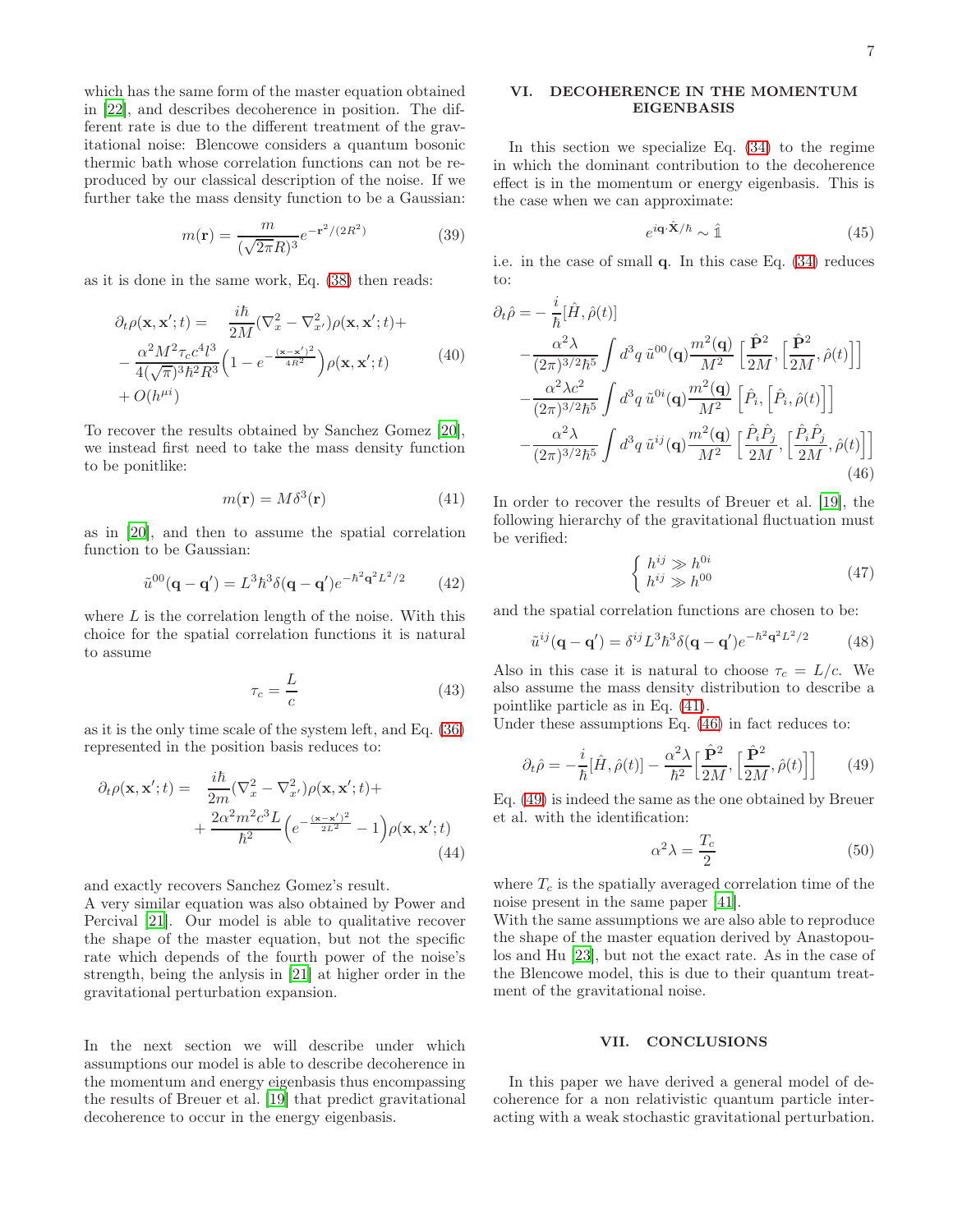We have specialized such an equation to the Markovian limit under some further reasonable assumptions on the stochastic properties of the gravitational noise motivated by simplicity arguments and cosmological models and observations.

We have extended our model to the description of the center of mass of a rigid extended body, which is a more realistic and experimentally interesting scenario.

Our Markovian master equation predicts decoherence in position, momentum and energy as it contains, among other terms, double commutators of functions of the position, momentum and free kinetic energy operators with the averaged density matrix.

We were able to succesfuly recover other results present in the literature as appropriate limiting cases of our general master equation.

#### Acknowledgments

LA thanks L. Curcuraci, J.L. Gaona Reyes and C.I. Jones for the helpful and inspiring discussions. The authors acknowledge financial support form the EU Horizon 2020 research and innovation program under Grant Agreement No. 766900 [TEQ]. LA and AB thank the University of Trieste and INFN. GG thanks the Leverhulme Trust [RPG- 2016-046]. AB thanks the COST action QTSpace.

# Appendix A: Feshbach Villars formalism

Here we provide explicit calculation for the derivation of Eq. [\(12\)](#page-1-3).

Let us first rewrite Eq. [\(6\)](#page-1-1) as:

<span id="page-7-0"></span>
$$
(i\hbar\partial_t - i\hbar ch^{0i}\partial_i)^2 \psi = \left[\hbar^2 c\partial_t (h^{0i})\partial_i - \hbar^2 c^2 (1 + h^{00})\nabla^2 + \right. \\
\left. - \hbar^2 c^2 h^{ij}\partial_i \partial_j + m^2 c^4 (1 + h^{00})\right] \psi + \left. + O(h^2)\right)
$$
\n(A1)

and the system of Eq. [\(8\)](#page-1-2) as

$$
\begin{cases}\nik(\partial_t - ch^{0i}\partial_i)\psi + mc^2\psi = 2mc^2\phi \\
i\hbar(\partial_t - ch^{0i}\partial_i)\psi - mc^2\psi = -2mc^2\chi\n\end{cases} (A2)
$$

Casting Eq. [\(A1\)](#page-7-0) in the above system we get :

$$
i\hbar(\partial_t - ch^{0i}\partial_i)\phi = \frac{mc^2}{2}(\phi - \chi) +
$$
  
+ 
$$
\frac{m^2c^4}{2mc^2}(1 + h^{00})(\phi + \chi) +
$$
  
- 
$$
\frac{\hbar^2}{2m}(1 + h^{00})\nabla^2(\phi + \chi) +
$$
  
- 
$$
\frac{\hbar^2}{2m}h^{ij}\partial_i\partial_j(\phi + \chi) +
$$
  
+ 
$$
\frac{\hbar^2}{2mc}\partial_t(h^{0i})\partial_i(\phi + \chi)
$$

$$
i\hbar(\partial_t - ch^{0i}\partial_i)\chi = -\frac{mc^2}{2}(\phi - \chi) +
$$
  

$$
-\frac{m^2c^4}{2mc^2}(1 + h^{00})(\phi + \chi) +
$$
  

$$
+\frac{\hbar^2}{2m}(1 + h^{00})\nabla^2(\phi + \chi) +
$$
  

$$
+\frac{\hbar^2}{2m}h^{ij}\partial_i\partial_j(\phi + \chi) +
$$
  

$$
-\frac{\hbar^2}{2mc}\partial_t(h^{0i})\partial_i(\phi + \chi)
$$

Recalling now that  $\Psi = \begin{pmatrix} \phi & \phi \\ \phi & \phi & \phi \end{pmatrix}$ χ and exploiting the Pauli matrices, the system reduces to:

$$
i\hbar\partial_t\Psi = \left[mc^2\sigma_3 + \frac{mc^2}{2}h^{00}[\sigma_3 + i\sigma_2] + i\hbar ch^{0i}\partial_i\right.\n- \frac{\hbar^2}{2m}(1 + h^{00})[\sigma_3 + i\sigma_2]\nabla^2 +\n- \frac{\hbar^2}{2mc}\partial_t(h^{0i})[\sigma_3 + i\sigma_2]\partial_i +\n- \frac{\hbar^2}{2m}h^{ij}[\sigma_3 + i\sigma_2]\partial_i\partial_j\Psi\n= : \mathfrak{H}\Psi
$$
\n(A5)

Upon applying the transformation [\(11\)](#page-1-5), the EOM transform as:

$$
\mathfrak{H} \to K := T \mathfrak{H} T^{-1} + i\hbar T \partial_t (T^{-1}) \tag{A6}
$$

and read exactly as Eq. [\(12\)](#page-1-3) of the main text.

## Appendix B: Foldy Wouthuysen method

Here we illustrate the Fouldy Wouthuysen method applied to Eq. [\(12\)](#page-1-3). Let us consider the transformations:

$$
K \to K' = U(K - i\hbar \partial_t)U^{-1}
$$
 (B1)

and specialize  $U$  to Eq. [\(17\)](#page-2-0), i.e.

$$
U = e^{-i\sigma_3 \mathcal{O}/(2mc^2)} =: e^{iS} \tag{B2}
$$

With the help of the BCH identity:

$$
K' = e^{iS}(K - i\hbar \partial_t)e^{-iS} = K + i[S, K] + \frac{i^2}{2!}[S[S, K]] + + \frac{i^3}{3!}[S[S[S, K]]] + ... + \hbar(-\dot{S} - \frac{i}{2}[S, \dot{S}] + \frac{1}{6}[S, [S, \dot{S}]] + ...)
$$
(B3)

Recalling that:

$$
K = mc^2 \sigma_3 + \mathfrak{E} + \mathcal{O}
$$
 (B4)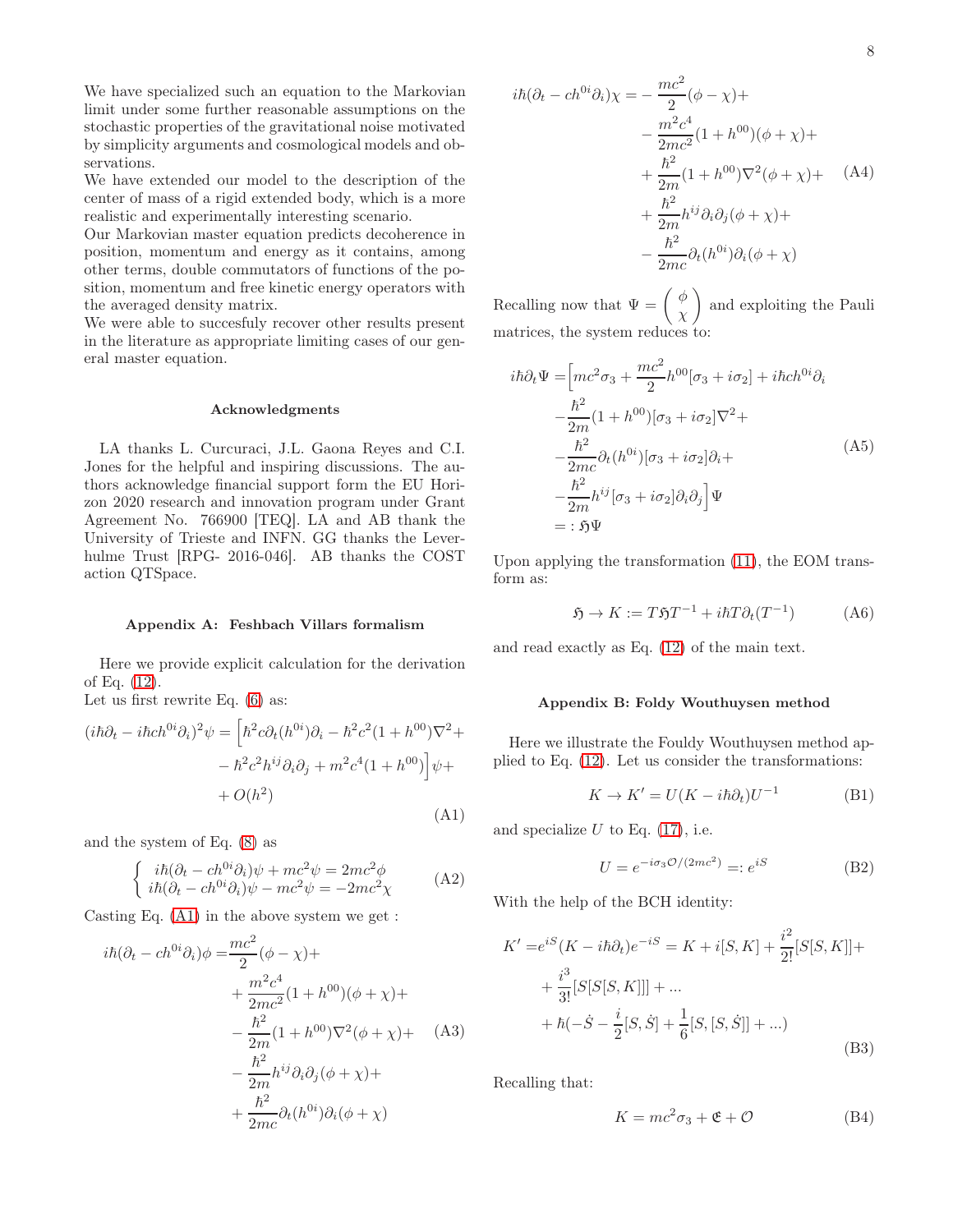and noticing that:

$$
[\sigma_3, \mathfrak{E}] = 0 \tag{B5}
$$

$$
\{\sigma_3, \mathcal{O}\} = 0 \tag{B6}
$$

$$
[\sigma_3 \mathcal{O}, \sigma_3] = -2\mathcal{O} \tag{B7}
$$

$$
[\sigma_3 \mathcal{O}, \mathfrak{E}] = \sigma_3[\mathcal{O}, \mathfrak{E}] \tag{B8}
$$

$$
[\sigma_3 \mathcal{O}, \mathcal{O}] = 2\sigma_3 \mathcal{O}^2 \tag{B9}
$$

it is not difficult to check that:

$$
K' = mc^2 \sigma_3 + \mathfrak{E}' + \mathcal{O}' \tag{B10}
$$

where:

$$
\mathfrak{E}' = \mathfrak{E} + \sigma_3 \left( \frac{\mathcal{O}^2}{2mc^2} - \frac{\mathcal{O}^4}{8m^3c^6} \right) - \frac{i}{8m^2c^4} [\mathcal{O}, \dot{\mathcal{O}}] - \frac{1}{8m^2c^4} [\mathcal{O}, [\mathcal{O}, \mathfrak{E}]] + \dots
$$
\n(B11)

$$
\mathcal{O}' = \frac{1}{2mc^2}\sigma_3[\mathcal{O}, \mathfrak{E}] - \frac{\mathcal{O}^3}{3m^2c^4} + \frac{i}{2mc^2}\sigma_3\dot{\mathcal{O}} + \dots \quad (B12)
$$

We note that  $\mathcal{O}'$  is of order  $c^{-1}$ , meaning that we need to perform a further transformation if we want non trivial diagonal EOM. The transformation that we perform is:

$$
U' = e^{-i\sigma_3 \mathcal{O}'/(2mc^2)}
$$
 (B13)

after which the Hamiltonian reads:

$$
K'' = mc^2 \sigma_3 + \mathfrak{E}' + \mathcal{O}'' + \dots \tag{B14}
$$

with:

$$
\mathcal{O}'' = \frac{\sigma_3}{2mc^2} [\mathcal{O}', \mathfrak{E}'] + \frac{i}{2mc^2} \sigma_3 \dot{\mathcal{O}}' + \dots \tag{B15}
$$

As  $\mathcal{O}'' \sim O(\frac{v^3}{c^3})$  $\frac{v^{\circ}}{c^3}$ ) we need to perform a final transformation:

$$
U'' = e^{-i\sigma_3 \mathcal{O}''/(2mc^2)} \tag{B16}
$$

Finally the Hamiltonian reads:

$$
H := K''' = mc^2 \sigma_3 + \mathfrak{E}' + O(c^{-4})
$$
 (B17)

It is easy to note that the only (other than  $\mathfrak{E}$ ) contribution to  $\mathfrak{E}'$  at the desired order is:

$$
\frac{\sigma_3}{2mc^2} \mathcal{O}^2 = \frac{\sigma_3}{2mc^2} \left\{ \frac{imc^2}{2} h^{00} \sigma_2 \right\}, \quad -\frac{i\hbar^2}{2m} \nabla^2 \sigma_2 \right\} + O(h^2) + O(c^{-4})
$$

$$
= \frac{\hbar^2}{4m} (h^{00} \nabla^2 + \nabla^2 (h^{00})) \sigma_3 + O(h_{\mu\nu}^2) + O(c^{-4})
$$
(B18)

so that the Hamiltonian becomes:

$$
H = mc^{2} (1 + \frac{h^{00}}{2}) \sigma_{3} - \frac{\hbar^{2}}{2m} (1 + \frac{h^{00}}{2}) \nabla^{2} \sigma_{3} + - \frac{\hbar^{2}}{2m} h^{ij} \partial_{i} \partial_{j} \sigma_{3} + i \hbar c h^{0i} \partial_{i} + \frac{i \hbar}{2} \partial_{t} (h^{00}) - \frac{i \hbar}{4} \partial_{t} (tr(h^{\mu \nu})) + \frac{\hbar^{2}}{8m} \nabla^{2} (tr(h^{\mu \nu})) \sigma_{3} + + O(c^{-4}) + O(h_{\mu \nu}^{2})
$$
 (B19)

as in Eq. [\(18\)](#page-2-1) of the main text.

#### Appendix C: Cumulant expansion

In this section we derive Eqs. [\(30,](#page-4-0) [34\)](#page-5-1) with the help of the Cumulant Expasion method [\[32\]](#page-11-24). We start by giving a brief presentation of the method, which is generally speaking a very useful tool for the solution of Stochastic Differential Equations (SDEs), to eventually apply it to our specific cases of interest.

Let us consider the generic multiplicative SDE:

<span id="page-8-0"></span>
$$
\dot{\hat{\Omega}}(t) = [\mathcal{A} + \alpha \mathcal{B}(t)] \hat{\Omega}(t)
$$
 (C1)

where  $\hat{\Omega}$  is a density operator, A a constant superoperator,  $\mathcal{B}(t)$  a random superoperator with finite correlation time  $\tau_c$ , and  $\alpha$  the parameter measuring the magnitude of the fluctuations. Of this form is Eqs. [\(29\)](#page-3-3) of the main text. Our goal in this section will be to solve such an equation.

In the interaction picture, Eq. [\(C1\)](#page-8-0) reads:

$$
\hat{\Omega}(t) = e^{t\mathcal{A}} \tilde{\Omega}(t) \tag{C2}
$$

$$
\dot{\hat{\tilde{\Omega}}}(t) = \alpha e^{-t\mathcal{A}} \mathcal{B}(t) e^{t\mathcal{A}} \hat{\tilde{\Omega}} \equiv \alpha \tilde{\mathcal{B}}(t) \hat{\tilde{\Omega}}(t) \qquad \text{(C3)}
$$

Its formal solution is:

<span id="page-8-1"></span>
$$
\hat{\tilde{\Omega}}(t) = T[e^{\alpha \int_0^t \tilde{\mathcal{B}}(s)ds}]\hat{\tilde{\Omega}}(0)
$$
 (C4)

Note that Eq. [\(C4\)](#page-8-1) represents the solution only for a given realization of the random process, while in experiments one is typically interested into averaged effects. We therefore consider the averaged differential equation:

$$
\partial_t \hat{\tilde{\rho}}(t) = \mathbb{E}[\alpha \tilde{\mathcal{B}}(t)\hat{\Omega}(t)] \tag{C5}
$$

where we recall  $\hat{\rho} = \mathbb{E}[\hat{\Omega}]$ . Its formal solution reads:

<span id="page-8-2"></span>
$$
\hat{\tilde{\rho}}(t) = \mathbb{E}\left[T\left[e^{\alpha \int_0^t \tilde{\mathcal{B}}(s)ds}\right]\right] \hat{\tilde{\Omega}}(0) \tag{C6}
$$

which is in most cases though of any practical use. In order to alternatively solve the averaged dynamics we note that, as  $\mathcal{B}(t)$  is indeed a random variable, by definition it follows that  $\mathbb{E}\left[e^{\alpha \int_0^t \tilde{\mathcal{B}}(s)ds}\right]$  is a moment generating function. We can then apply the standard cumulant expansion method (for all practical purposes a series expansion of the exponential, for more details see chapter III.4 of [\[32\]](#page-11-24)). With such a method, we intend to find the generator of the averaged dynamics governing the statistical operator  $\hat{\rho}(t)$ , i.e. the non stochastic superoperator  $\mathcal G$ such that:

$$
\partial_t \hat{\tilde{\rho}}(t) = \mathcal{G}(t)\hat{\tilde{\rho}}(t) \tag{C7}
$$

Upon applying the cumulant expansion to Eq. [\(C6\)](#page-8-2), we obtain:

<span id="page-8-3"></span>
$$
\hat{\tilde{\rho}}(t) = T \left[ e^{\frac{\alpha^2}{2} \int_0^t \int_0^{t_1} dt_1 dt_2 \mathbb{E} \left[ \tilde{\mathcal{B}}(t_1) \tilde{\mathcal{B}}(t_2) \right] \right] \hat{\tilde{\Omega}}(0) \tag{C8}
$$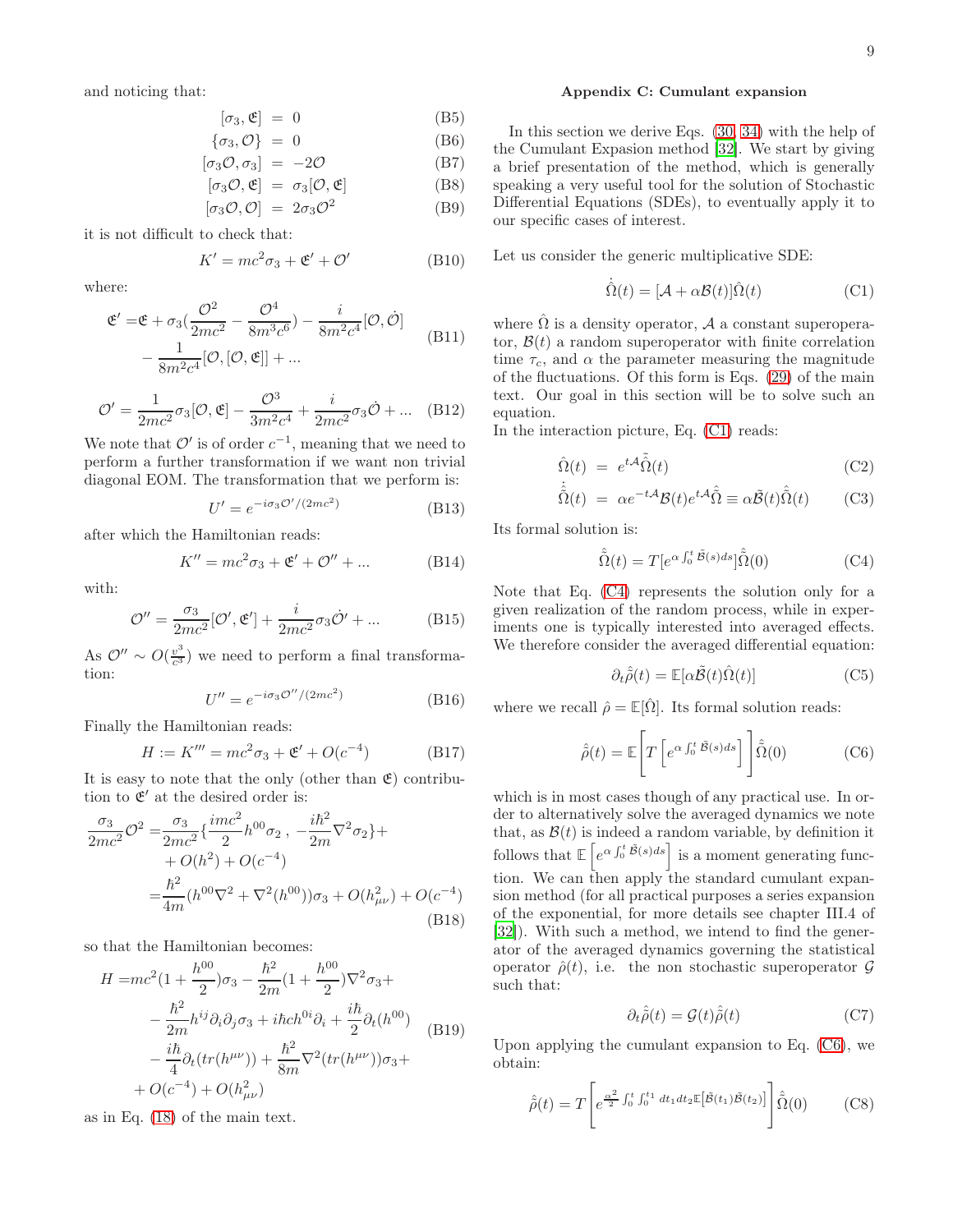Upon applying the cumulant expansion to Eq. [\(C4\)](#page-8-1), we obtain:

<span id="page-9-0"></span>
$$
\hat{\rho}(t) = T \Big[ \exp \Big\{ \alpha \int_0^t dt_1 \langle \langle \tilde{\mathcal{B}}(t_1) \rangle \rangle \Big\} + \frac{\alpha^2}{2} \int_0^t dt_1 dt_2 \langle \langle \tilde{\mathcal{B}}(t_1) \tilde{\mathcal{B}}(t_2) \rangle \rangle + \dots + \frac{\alpha^m}{m!} \int_0^t dt_1 ... dt_m \langle \langle \tilde{\mathcal{B}}(t_1) ... \tilde{\mathcal{B}}(t_m) \rangle \rangle + \dots \Big\} \Big] \tilde{\Omega}(0)
$$
\n(C9)

where  $\langle\langle \tilde{\mathcal{B}}(t_1)... \tilde{\mathcal{B}}(t_m)\rangle\rangle$  denotes the mth cumulant. Note that each term in the cumulant expansion is of order  $O(\alpha^m \tau_c^{m-1} t)$ . In the case of a Gaussian and white noise however, all terms with  $m$  greater than 2 vanish [\[34\]](#page-11-29). Furthermore, In most physically interesting cases (like for Eq. [\(29\)](#page-3-3), where the the stochastic noise has zero mean), the dominant contribution to Eq. [\(C9\)](#page-9-0) is given by the second order term. Eq. [\(C9\)](#page-9-0) therefore reads: Eq. [\(C8\)](#page-8-3) is simpler than Eq. [\(C9\)](#page-9-0), but we are still not able to straightforwardly extract the generator of the dynamics  $\mathcal G$  from it. In order to do so, we make use of the Disentangling Theorem [\[35](#page-11-30)] as it is presented in [\[36](#page-11-31)]. We therefore define a generic non stochastic time dependent superoperator  $\mathcal{K}(t)$  and the relative evolution superoperator:

<span id="page-9-3"></span>
$$
\mathcal{V}(t, t_1) = T \left[ e^{\int_{t_1}^t dt' \mathcal{K}(t')} \right]
$$
 (C10)

With the help of  $V(t, t_1)$  we can define a new representation for  $\tilde{\Omega}(t)$  and  $\tilde{\mathcal{B}}(t)$  as:

$$
\hat{\tilde{\Omega}}(t) = \mathcal{V}(t,0)\hat{\tilde{\Omega}}^k(t)
$$
\n(C11)

$$
\tilde{\mathcal{B}}^k(t) = \mathcal{V}(t,0)^{-1}\tilde{\mathcal{B}}(t)\mathcal{V}(t,0)
$$
\n(C12)

so that Eq. [\(C8\)](#page-8-3) reads:

<span id="page-9-1"></span>
$$
\hat{\hat{\rho}}(t) = T \left[ e^{\int_0^t \mathcal{K}(t_1) dt_1} \right].
$$

$$
\cdot T \left[ e^{\frac{\alpha^2}{2} \int_0^t \int_0^{t_1} dt_1 dt_2 \mathbb{E} \left[ \tilde{\mathcal{B}}^k(t_1) \tilde{\mathcal{B}}^k(t_2) \right] - \int_0^t \mathcal{K}^k(t_1) dt_1 \right] \hat{\hat{\Omega}}(0)
$$
(C13)

We then conveniently choose  $\mathcal{K}(t)$  such that:

<span id="page-9-2"></span>
$$
\mathcal{K}^k(t_1) = \frac{\alpha^2}{2} \int_0^{t_1} dt_2 \mathbb{E}[\tilde{\mathcal{B}}^k(t_1)\tilde{\mathcal{B}}^k(t_2)] \tag{C14}
$$

and we are able to cancel the terms of order  $\alpha^2 \tau_c$  in the second factor of Eq. [\(C13\)](#page-9-1) [\[36\]](#page-11-31). Note that the superoperator  $\mathcal{K}(t)$  is to be intended as a time local superoperator, i.e. even if defined through the integral expression in eq. [\(C14\)](#page-9-2), the time ordering in eq. [\(C13\)](#page-9-1) will order the whole operator  $K(t)$  only according to the time t. Furthermore, note that the expression for  $K$  is implicit:

$$
\mathcal{K}(t_1) = \frac{\alpha^2}{2} \int_0^{t_1} dt_2 \mathbb{E}[\tilde{\mathcal{B}}(t_1) \mathcal{V}(t_1, t_2) \tilde{\mathcal{B}}(t_2) \mathcal{V}(t_1, t_2)^{-1}]
$$
\n(C15)

as on the r.h.s.  $V(t_1, t_2)$  depends on K itself. Noticing that K is of  $O(\alpha^2 \tau_c)$ , we perform a perturbative expansion in  $\alpha \tau_c$  ( $\mathcal{K} = \mathcal{K}_1 + \mathcal{K}_2 + \mathcal{K}_3 + ...$ ) in order to obtain its explicit expression. The first term  $(\mathcal{K}_1)$  is obtained by neglecting the action of  $V(t_1, t_2)$  on  $\mathcal{B}(t_2)$  in Eq. [\(C14\)](#page-9-2) so that:

$$
\mathcal{K}_1(t) = \frac{\alpha^2}{2} \int_0^{t_1} dt_2 \mathbb{E}[\tilde{\mathcal{B}}(t_1)\tilde{\mathcal{B}}(t_2)] \quad (C16)
$$

The next term  $(\mathcal{K}_2)$  is of order  $O(\alpha^4 \tau_c^2)$ , and is obtained upon plugging the above expression in Eq. [\(C10\)](#page-9-3):

$$
\mathcal{K}_2(t_1) = \int_0^{t_1} dt_2 \mathbb{E}\left[\tilde{\mathcal{B}}(t_1) T\left[e^{\int_{t_2}^{t_1} dt' \mathcal{K}_1(t')} \right] \tilde{\mathcal{B}}(t_2) \cdot \right. \cdot T\left[e^{-\int_{t_2}^{t_1} dt' \mathcal{K}_1(t')} \right]\right]
$$
\n(C17)

Higher order terms can be obtained in a similar fashion. This procedure can be repeated for the other terms of the cumulant expansion, so to obtain a disentangled expression at the desired order in  $\alpha$  and  $\tau_c$ , see [\[36](#page-11-31)] for the explicit construction in a more general case. It follows that at  $O(\alpha^2 \tau_c)$  Eq. [\(C8\)](#page-8-3) reads:

<span id="page-9-4"></span>
$$
\hat{\rho}(t) = \left( T \left[ e^{\int_0^t \mathcal{K}(t_1) dt_1 + O(\alpha^4 \tau_c^2)} \right] \right. \n\cdot T \left[ e^{\frac{\alpha^2}{2} \int_0^t \int_0^{t_1} dt_1 dt_2 \mathbb{E} \left[ \tilde{\mathcal{B}}^k(t_1) \tilde{\mathcal{B}}^k(t_2) \right] - \int_0^t \mathcal{K}^k(t_1) dt_1} \right] \right) \hat{\tilde{\Omega}}(0)
$$
\n(C18)

Eq. [\(C18\)](#page-9-4) is the formal solution of the differential equation:

$$
\partial_t \hat{\tilde{\rho}}(t) = \frac{\alpha^2}{2} \int_0^t dt' \mathbb{E}[\tilde{\mathcal{B}}(t)\tilde{\mathcal{B}}(t')] \hat{\tilde{\rho}}(t) + O(\alpha^4 \tau_c^3 t) \quad \text{(C19)}
$$

which in the original representation reads:

<span id="page-9-5"></span>
$$
\partial_t \hat{\rho}(t) = \left(\mathcal{A} + \frac{\alpha^2}{2} \int_0^t dt' \mathbb{E}[\mathcal{B}(t)e^{\mathcal{A}(t-t')} \mathcal{B}(0)\hat{e}^{-A(t-t')}]\right) \hat{\rho}(t) + O(\alpha^4 \tau_c^3 t)
$$
\n(C20)

In order to apply this result to Eq. [\(29\)](#page-3-3), the mapping from Eq. [\(C20\)](#page-9-5) is given by:

<span id="page-9-6"></span>
$$
\begin{cases}\n\mathcal{A} = -\frac{i}{\hbar} \left( \hat{H}_{0,L} - \hat{H}_{0,R} \right) \\
\alpha \mathcal{B} = -\frac{i}{\hbar} \left( \hat{H}_{p,L} - \hat{H}_{p,R} \right)\n\end{cases} \tag{C21}
$$

where the subscripts  $L$  and  $R$  denote the fact that the operator is acting respectively on the left and on the right of the density operator  $\Omega$  (i.e.  $\mathcal{A}_L \mathcal{A}_R \Omega = \mathcal{A} \Omega \mathcal{A}$ ). The final result (at order  $\alpha^2 \tau_c$ ) is: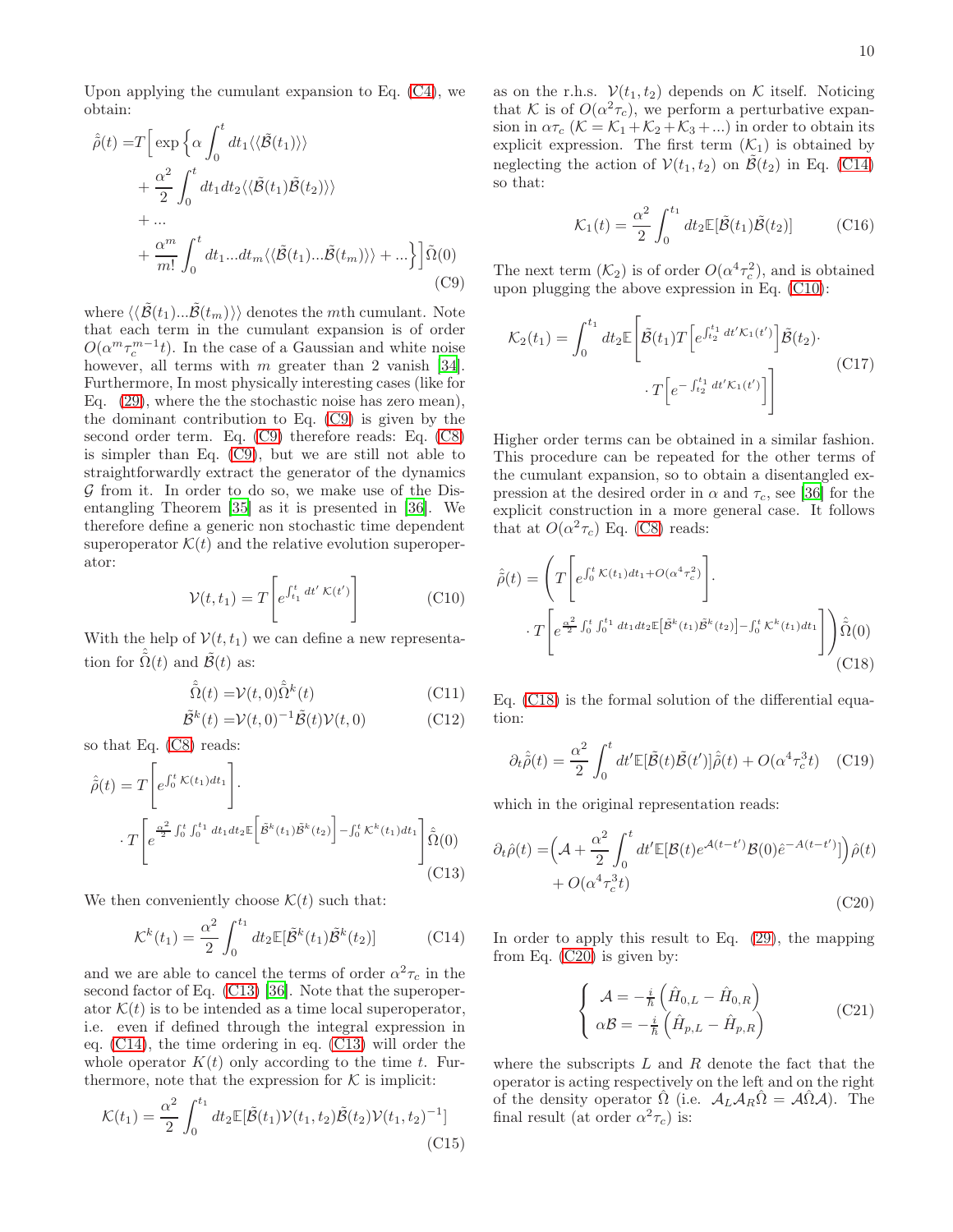$$
\partial_t \hat{\rho} = -\frac{i}{\hbar} [\hat{H}_0, \hat{\rho}(t)] - \frac{1}{\hbar^2} \int_0^t dt_1 \mathbb{E} \Bigg[ \Big[ \hat{H}_p(t), \Big[ e^{i\hat{H}_0(t_1 - t)} \hat{H}_p(t_1) e^{-i\hat{H}_0(t_1 - t)}, \hat{\rho}(t) \Big] \Big] \Bigg] \tag{C22}
$$

where  $\lambda = \min(t, \tau_c)$ .

precisely as in Eq. [\(30\)](#page-4-0) of the main text.

#### Appendix D: Recovering Markovian master equation

In this section we specialize Eq. [\(C20\)](#page-9-5) to interesting limiting cases. We also recover the Markovian master equation [\(34\)](#page-5-1) of the main text.

We start by considering the special case in which the stochastic superoperator  $\beta$  can be factorized as:

<span id="page-10-5"></span>
$$
\mathcal{B}(t) = \mathfrak{h}_i(t)\mathcal{F}^i(t) \tag{D1}
$$

where  $\mathfrak{h}_i(t)$  is a (collection of) stochastic process(es) and  $\mathcal{F}^{i}(t)$  a non stochastic superoperator. Of this form is in fact the stochastic superoperator  $\beta$  defined in Eq. [\(C21\)](#page-9-6) through the explicit expressions of Eq. [\(25\)](#page-3-1) of the main text.

We then notice that Eq. [\(C20\)](#page-9-5) becomes exact if  $[A, \beta] =$ 0. In this case in fact  $[\tilde{\mathcal{B}}(t), \tilde{\mathcal{B}}(t_1)] = 0 = [\tilde{\mathcal{B}}^k(t)\tilde{\mathcal{B}}^k(t_1)],$ so that  $\mathcal{K} = \mathcal{K}_1$ , and the factor inside the second time ordering in Eq. [\(C20\)](#page-9-5) vanishes. It follows that Eq. [\(C20\)](#page-9-5) can be further simplified as:

<span id="page-10-3"></span>
$$
\partial_t \hat{\rho}(t) = \left(\mathcal{A} + \frac{\alpha^2}{2} \int_0^t dt' D_{ij}(t, t') \mathcal{F}^i(0) \mathcal{F}^j(0)\right) \hat{\rho}(t) \quad (D2)
$$

where  $D_{ij}(t, t') = \mathbb{E}[\mathfrak{h}_i(t)\mathfrak{h}_j(t-t')]$  is the time correlation function of the noise. As a very rough approximation we take the time correlation function to be an Heaviside theta function [\[42\]](#page-11-32):

$$
D_{ij}(t) = \sigma_{ij}\Theta(t - \tau_c) \tag{D3}
$$

where  $\tau_c$  is the correlation time of the noise, and  $\sigma_{ij}$ depends on the explicit form of  $\beta$ . In this case Eq. [\(D2\)](#page-10-3) reads:

$$
\partial_t \hat{\rho}(t) = \left(\mathcal{A} + \frac{\alpha^2 \lambda \sigma_{ij}}{2} \mathcal{F}^i(0) \mathcal{F}^j(0)\right) \hat{\rho}(t) \tag{D4}
$$

A different interesting scenario to consider is when the Markovian limit of Eq. [\(C20\)](#page-9-5) can be taken, i.e. when the correlation time  $(\tau_c)$  of the noise is much smaller than the characteristic time  $(\tau_{\text{free}})$  of the free dynamics, and the limit  $\tau_c/\tau_{\text{free}} \to 0$  can be taken. I this limit the action of  $e^{\mathcal{A}(t_1-t)}$  on  $\mathcal{B}$  (and more generally of any of the evolution superoperators employed in the derivation of Eq. [\(C20\)](#page-9-5)) will vanish to zero and the equation Eq. [\(C20\)](#page-9-5) reads [\[43\]](#page-11-33):

<span id="page-10-4"></span>
$$
\partial_t \hat{\rho}(t) = \left(\mathcal{A} + \frac{\alpha^2}{2} \int_0^\infty dt' D_{ij}(t, t') \mathcal{F}^i(0) \mathcal{F}^j(0)\right) \hat{\rho}(t)
$$
\n(D5)

This equation can be further simplified noticing that in the limit  $\tau_c/\tau_{\text{free}} \rightarrow 0$  the time correlation function is naturally replaced by a Dirac delta function:

$$
D_{ij}(t) = \sigma_{ij}\delta(t - \tau_c)
$$
 (D6)

and Eq. [\(D5\)](#page-10-4) consequently reads:

$$
\partial_t \hat{\rho}(t) = \left(\mathcal{A} + \frac{\alpha^2 \tau_c \sigma_{ij}}{2} \mathcal{F}^i(0) \mathcal{F}^j(0)\right) \hat{\rho}(t) \tag{D7}
$$

As a final remark, note that the factor  $\tau_c$  in the above equation can be safely replaced with  $\lambda$ , as the error made lies within the boundaries of the validity of the Markovian approximation.

Upon subsituting the explicit expression for  $h_i(t)$  and  $\mathcal{F}^{i}(t)$  according to Eqs. [\(D1,](#page-10-5) [C21,](#page-9-6) [25\)](#page-3-1) and given the stochastic properties of the noise (Eqs. [\(26,](#page-3-2) [32\)](#page-4-1)), we recover Eq. [\(34\)](#page-5-1) of the main text.

- <span id="page-10-0"></span>[1] M. Maggiore. *Gravitational Waves: Theory and Experiments*. Oxford University Press, 2007.
- [2] J. Wheeler C. Misner, K. Thorne. *Gravitation*. Freeman, New York, 1973.
- [3] S. Weinberg. *Gravitation and Cosmology: Principles and Applications of the General Theory of Relativity*. John Wiley and Sons, 1972.
- <span id="page-10-1"></span>[4] S. Carrol. *Spacetime and Geometry An Introduction to*

*General Relativity*. Addison Wesley, 2004.

- <span id="page-10-2"></span>[5] The Ligo collaboration the virgo collaboration. Observation of gravitational waves from a binary black hole merger. *Phys. Rev. Lett.*, 116:061102, Feb 2016.
- [6] J. Luo et al. TianQin: a space-borne gravitational wave detector. *Classical and Quantum Gravity*, 33(3):035010, jan 2016.
- [7] S. Kawamura et al. The japanese space gravitational